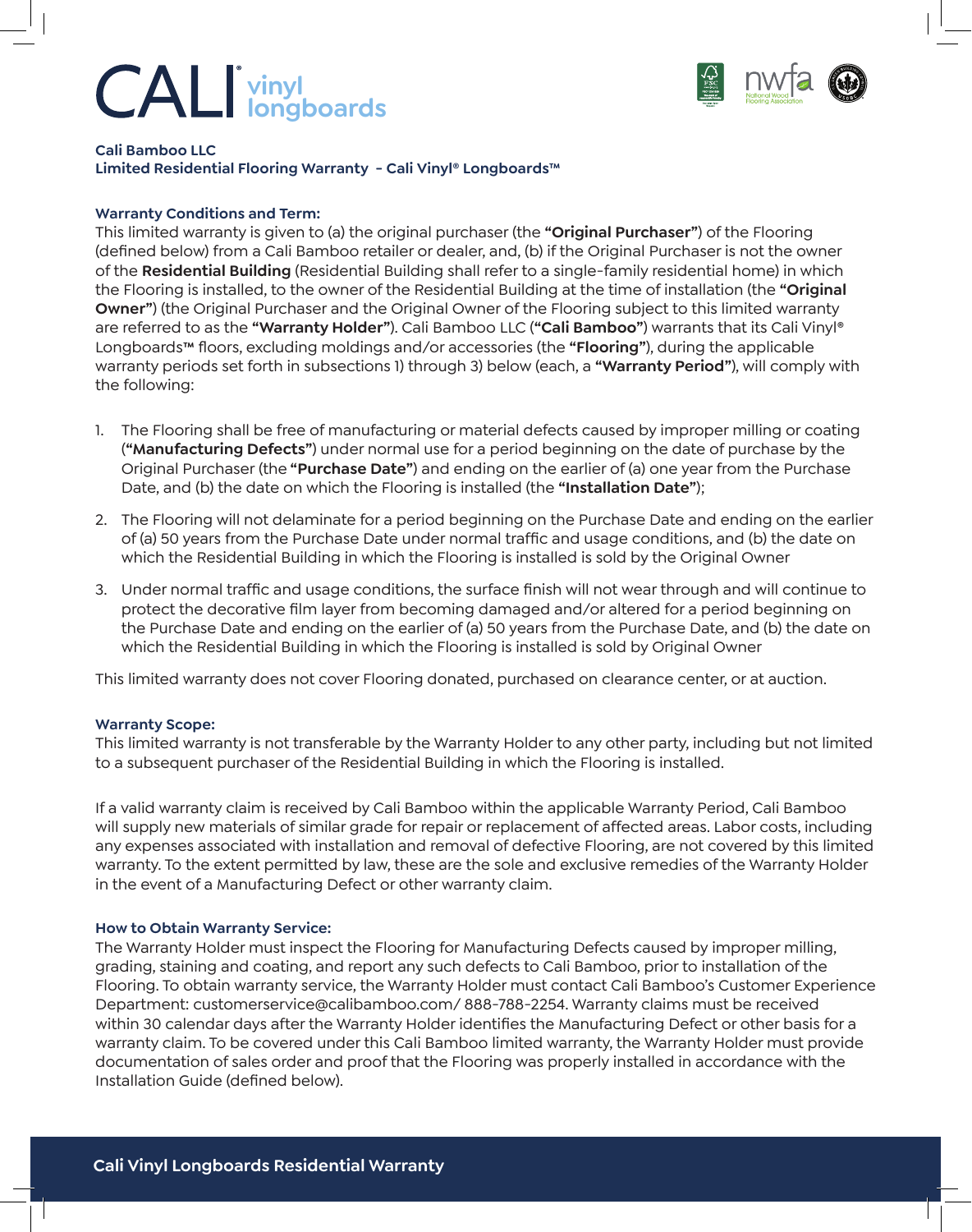# **vinyl longboards**



Cali Bamboo reserves the right to retain a certified and independent flooring inspector to verify the Warranty Holder's warranty claims. The determination of the flooring inspector regarding the warranty claim is not binding on either Cali Bamboo or on Warranty Holder. A determination that does not verify the warranty claim shall not affect the Warranty Holder's right to submit its claim to arbitration in accordance with the terms of the Arbitration Agreement (as defined in Cali Bamboo's Terms and Conditions of Purchase). The performance of the inspection, however, if requested by Cali Bamboo and assuming that Cali Bamboo advances the full cost of the inspection as described above, is a requirement for the Warranty Holder to submit a warranty claim to arbitration under the Arbitration Agreement.

For specific instructions on how to obtain warranty service for defective Flooring, visit the Cali Bamboo website https://www.calibamboo.com/flooring-warranty/.

## **Warranty Exclusions and Limitations:**

This limited warranty covers Flooring that is both (i) installed with strict adherence to Cali Bamboo's Cali Vinyl® Longboards**™** flooring installation guide found online at https://www.calibamboo.com/flooringinstallation/ (the "Installation Guide") and (ii) maintained in accordance with Cali Vinyl® Longboards**™** flooring care and maintenance guidelines found online at https://www.calibamboo.com/floor-care-andmaintenance/ (the "Maintenance Guide"). Cali Bamboo will provide copies of these guides upon request by the Warranty Holder. This limited warranty only applies when the Flooring is used under normal traffic and other usage conditions.

The limited warranty for Manufacturing Defects does not apply after the Warranty Holder has installed the Flooring, and product variation or error that does not exceed the 5% industry standard is not considered a Manufacturing Defect for purposes of this limited warranty. This limited warranty does not extend to or cover:

(a) any damage, splits, cracks, edge fracturing, chipping, or any other defect to the Flooring caused by accidents, alterations, misuse, abuse, direct exposure to the elements, or improper installation;

(b) Flooring damage caused by excessive cold or heat (temperatures less than -25° F or more than 165° F), negligence, erosion, pets, insects, sanding, settlement or movement of the structure to which the Flooring is attached, and/or installation of Flooring over an improper subfloor;

(c) Flooring damage caused by moisture intrusions from concrete hydrostatic pressure, flooding, or plumbing leaks, along with high levels of alkalinity or by moisture trapped below the Flooring that creates mold or mildew;

(d) damage caused by or resulting from installation over radiant heat floors that exceed 85° F;

(e) changes in Flooring color or sheen due to aging, moisture, exposure to sunlight or Ultra Violet rays (which may cause oxidation of finish);

(f) Flooring discoloration caused by area rugs;

(q) loss of Flooring finish gloss over time consistent with normal wear  $\&$  tear;

(h) scratches, gouges, staining, finish wear through, or other finish issues on the Flooring caused by failure to follow the Maintenance Guide such as damage caused by vacuum cleaner beater bars, castor wheels, chairs, or other furniture without proper floor protectors, or damage caused by using mineral spirits, paint thinner, or other solvents on the Flooring;

(i) finish wear through that does not cover more than 10% of the total surface area for heavy traffic locations;